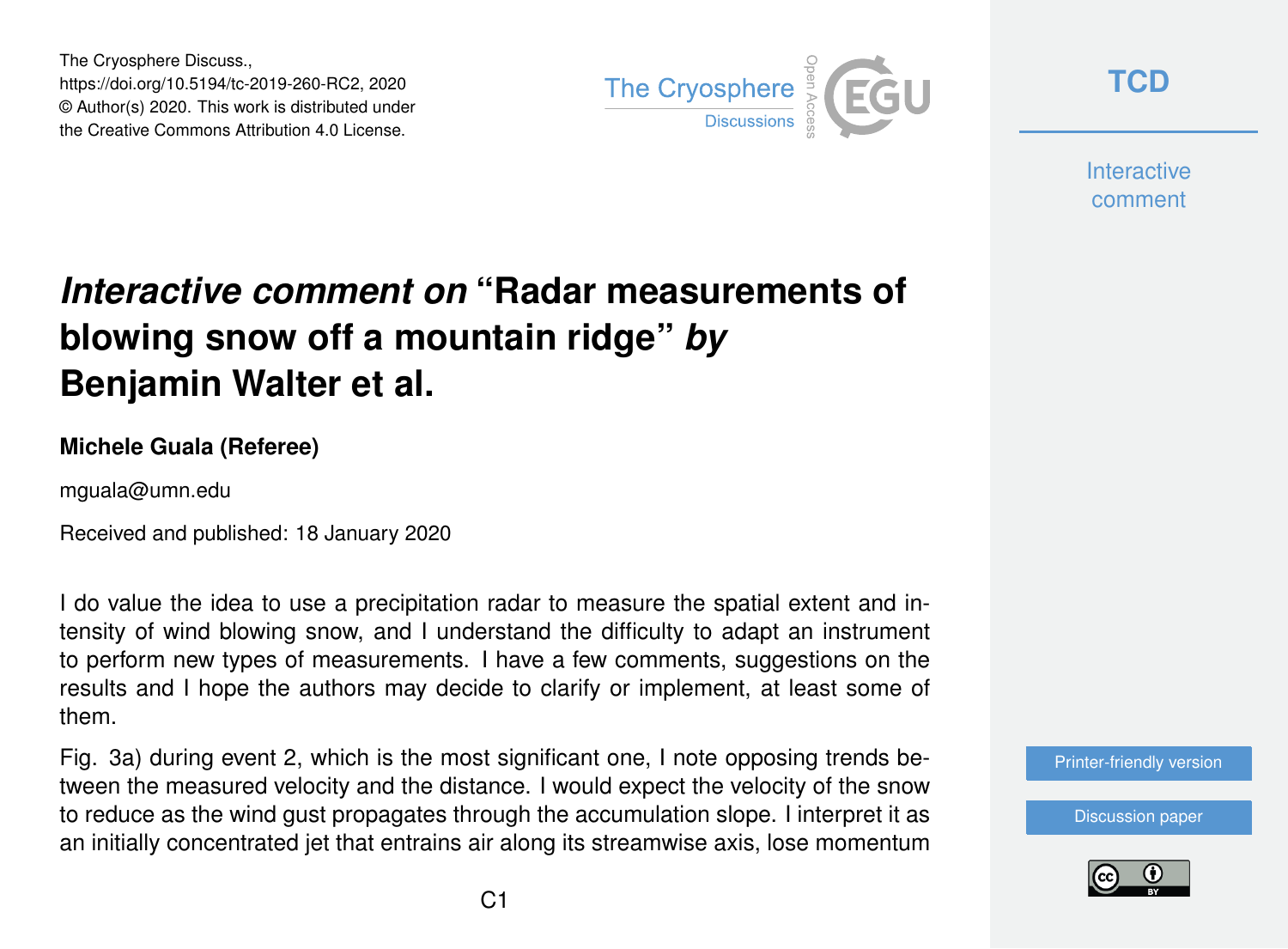as it spreads laterally causing the snow to settle on a wider area. So why is the snow velocity increasing with the distance (during some times of event 2, but also 3 and 4)? It would be interesting to correlate with the sonic to get a sense of the structure of the wind gust contributing to a blowing snow event. What is the sonic streamwise velocity time series for events 2 and 3?

Fig 4b: why the vMRR velocity occurs randomly and not necessarily at higher wind velocity. I understand sonic recording are continuous and I would expect suspended snow event to occur more systematically under strong winds.

Fig 5 : the y axis should be normalized by the sonic velocity to provide a % difference. Alternatively a scatter plot of vs versus vMRR could be provided for different ranges of directions. The figure as it is not particularly informative.

Fig 6: the exponential distribution should be assessed with log scale vertical axis. The formula are not required in my opinion as they are dimensionally questionable. Perhaps the shear velocity (from the Reynolds stress) could be introduced to normalize the distance (like a term  $u^*2/q$ )? Just a thought... May be different events could be combined under a generalized law. In general the interpretation of MRR turbulent intensity is difficult to provide and to some extent speculative. Mostly because a wind gust is a transient phenomenon and therefore any reduction in "mean" velocity with distance could be perceived as a high turbulence intensity.

Fig 7 is convincing. I am again curious about the structure of the wind gust, they might be quite coherent in both space and time to have such a lasting signature on the distance of the snow cloud. Still debated if these gusts are more like atmospheric surface layer coherent structures (see e.g. Heisel et al JFM 2018), or large sweep events that expand in the slope like a jet structure or a mixing layer.

What I suggest to the author in the next campaign, for a future paper perhaps, is to place the MRR in a flat region, such as a frozen lake and make sure that the sonic is located downstream of the MRR so that comparison in velocity could be more local, in

## **[TCD](https://www.the-cryosphere-discuss.net/)**

**Interactive** comment

[Printer-friendly version](https://www.the-cryosphere-discuss.net/tc-2019-260/tc-2019-260-RC2-print.pdf)

[Discussion paper](https://www.the-cryosphere-discuss.net/tc-2019-260)